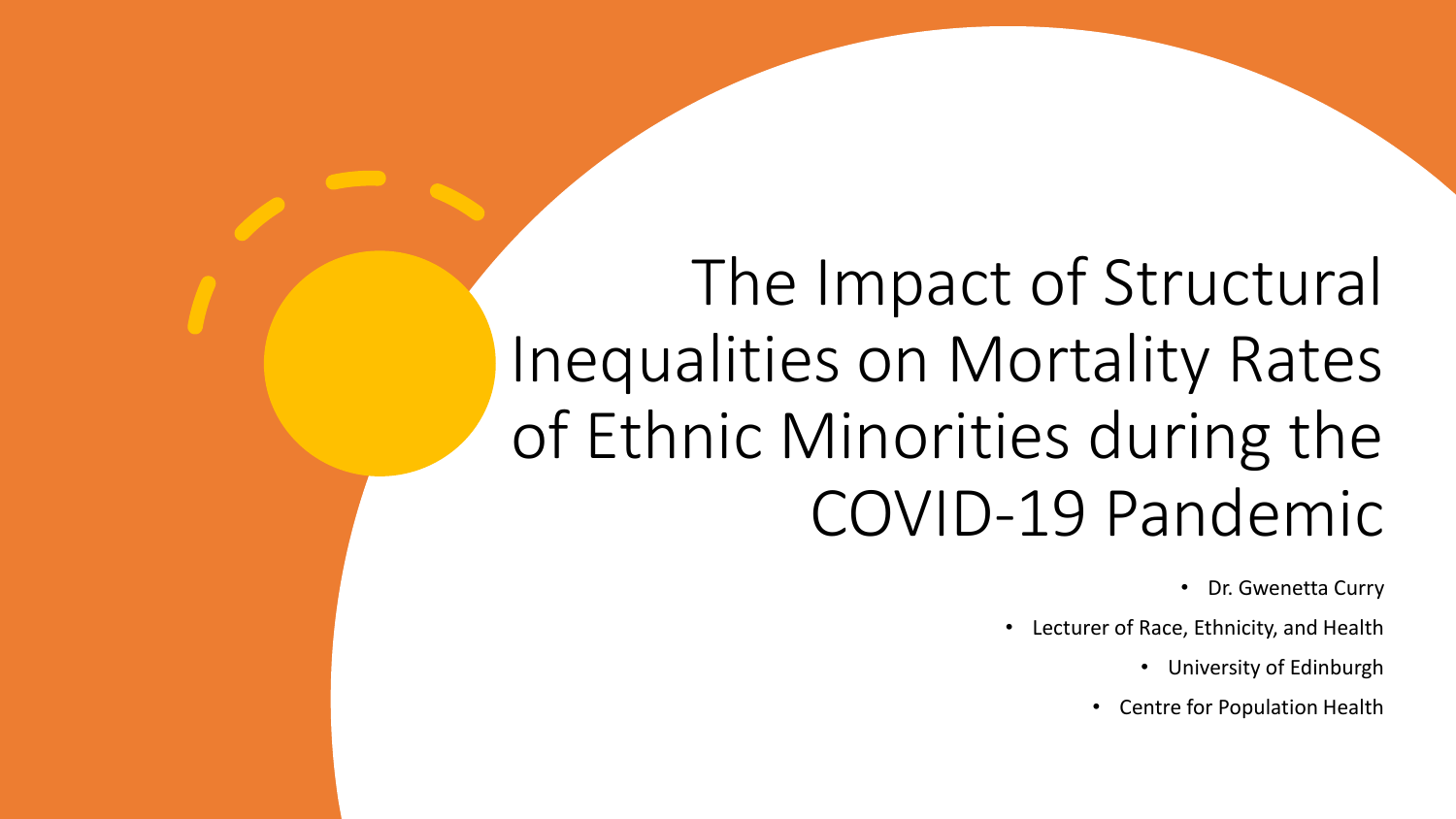# **Outline**

- Demographics
- Housing
- Occupations
- Health Disparities
- Impact of COVID-19
- Gaps in Data
- Conclusion

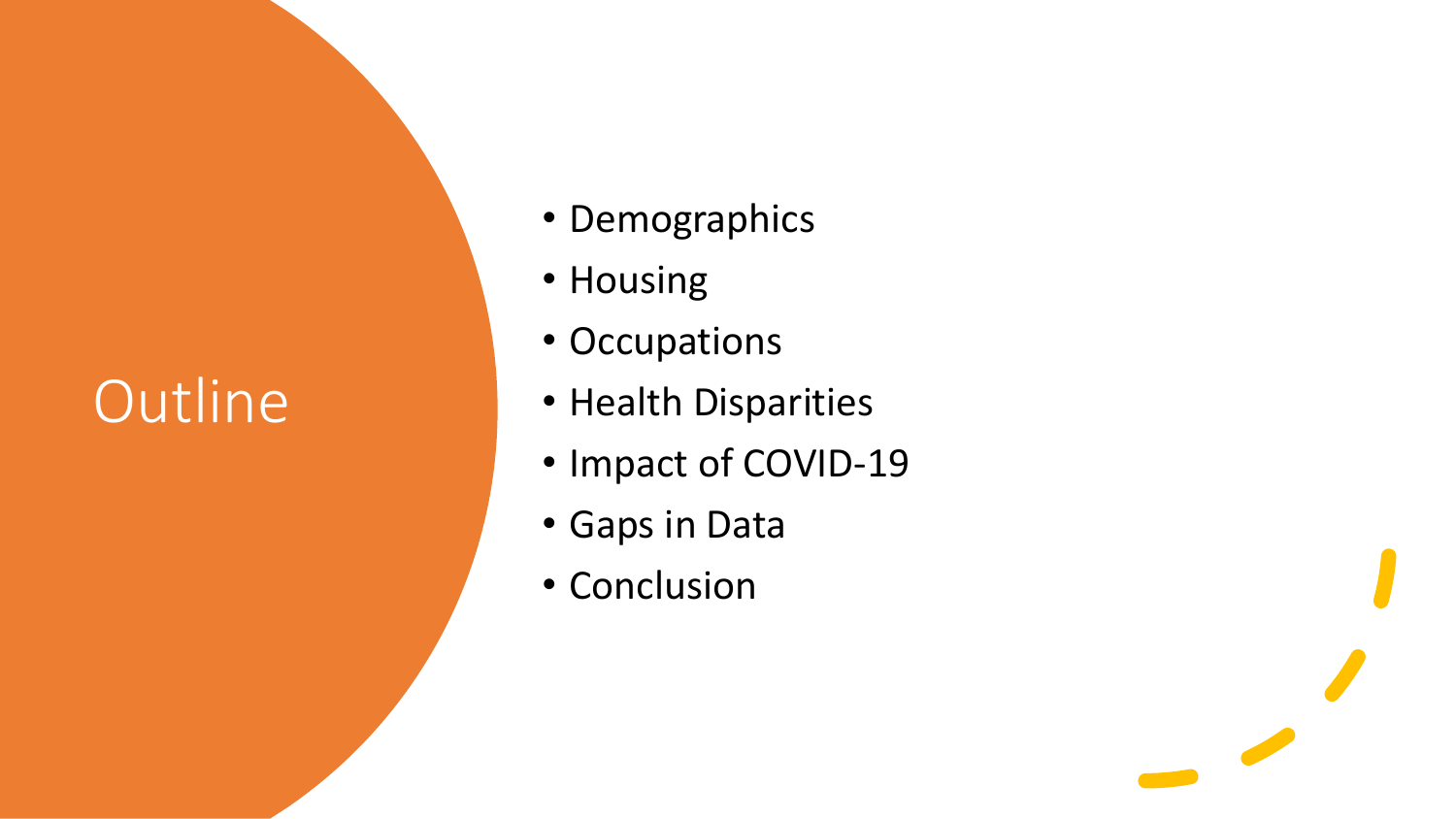#### Living Conditions

- "B.A.M.E. households have lower access to quality housing, are more likely to live in overcrowded houses and are more likely to face homelessness."—Medact 2020
- "The Race Equality Foundation **[shows](http://www.better-housing.org.uk/sites/default/files/briefings/downloads/Housing%20Briefing%2026.pdf)** that Bangladeshi households are 63 per cent and Black African households 75 per cent more likely than white British households to suffer 'housing deprivation' (indicators of which include overcrowding and an absence of central heating)."

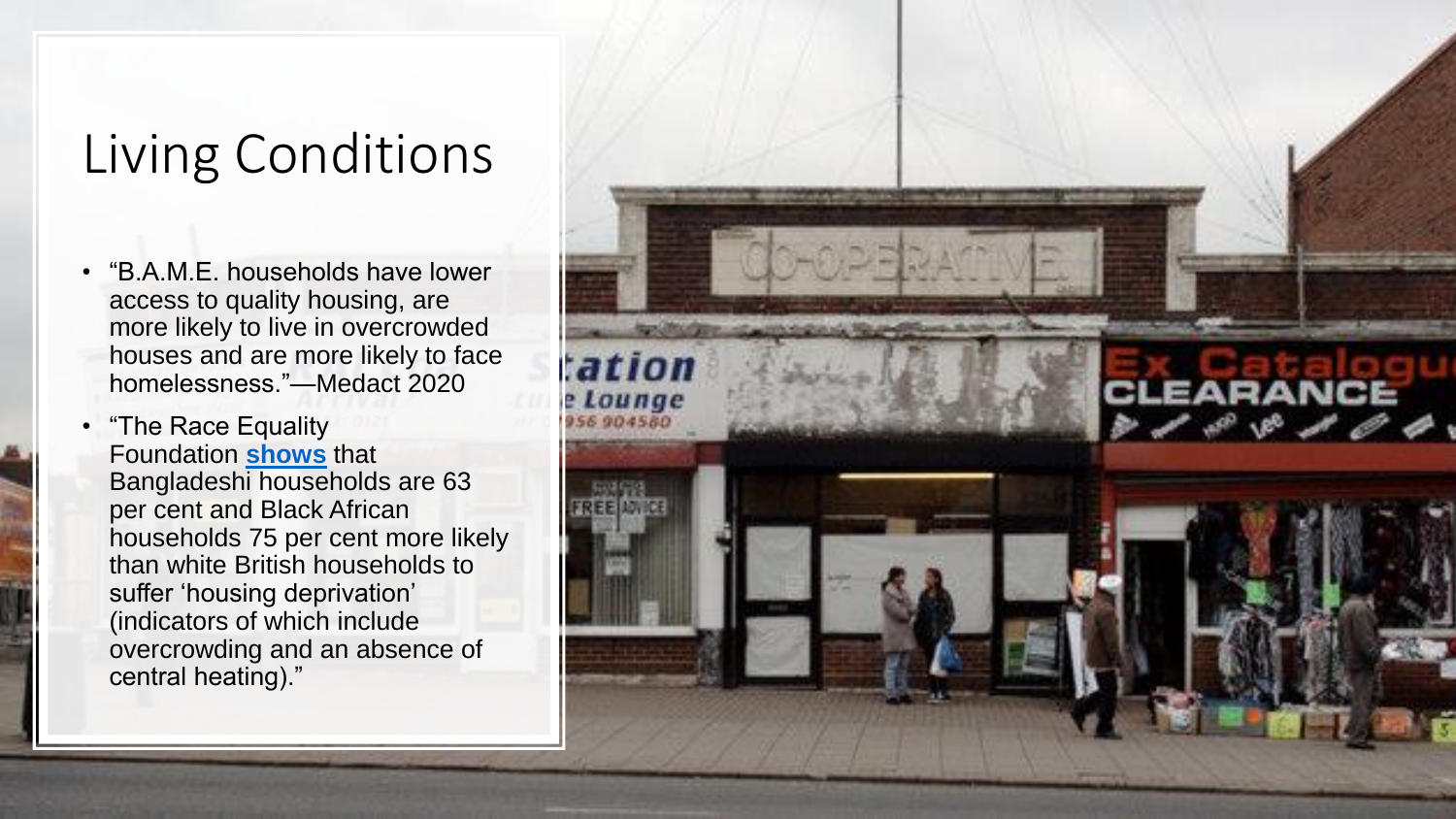

Home ownership and renting among Black Caribbean and White British households –ONS Data 2015-2017

#### **Black Caribbean**

| 37%                | <b>18%</b>        | 45%                 |
|--------------------|-------------------|---------------------|
| Own their own home | Rent<br>privately | Rent social housing |

#### **White British**

| 68%                | 16%               | <b>16%</b>             |
|--------------------|-------------------|------------------------|
| Own their own home | Rent<br>privately | Rent social<br>housing |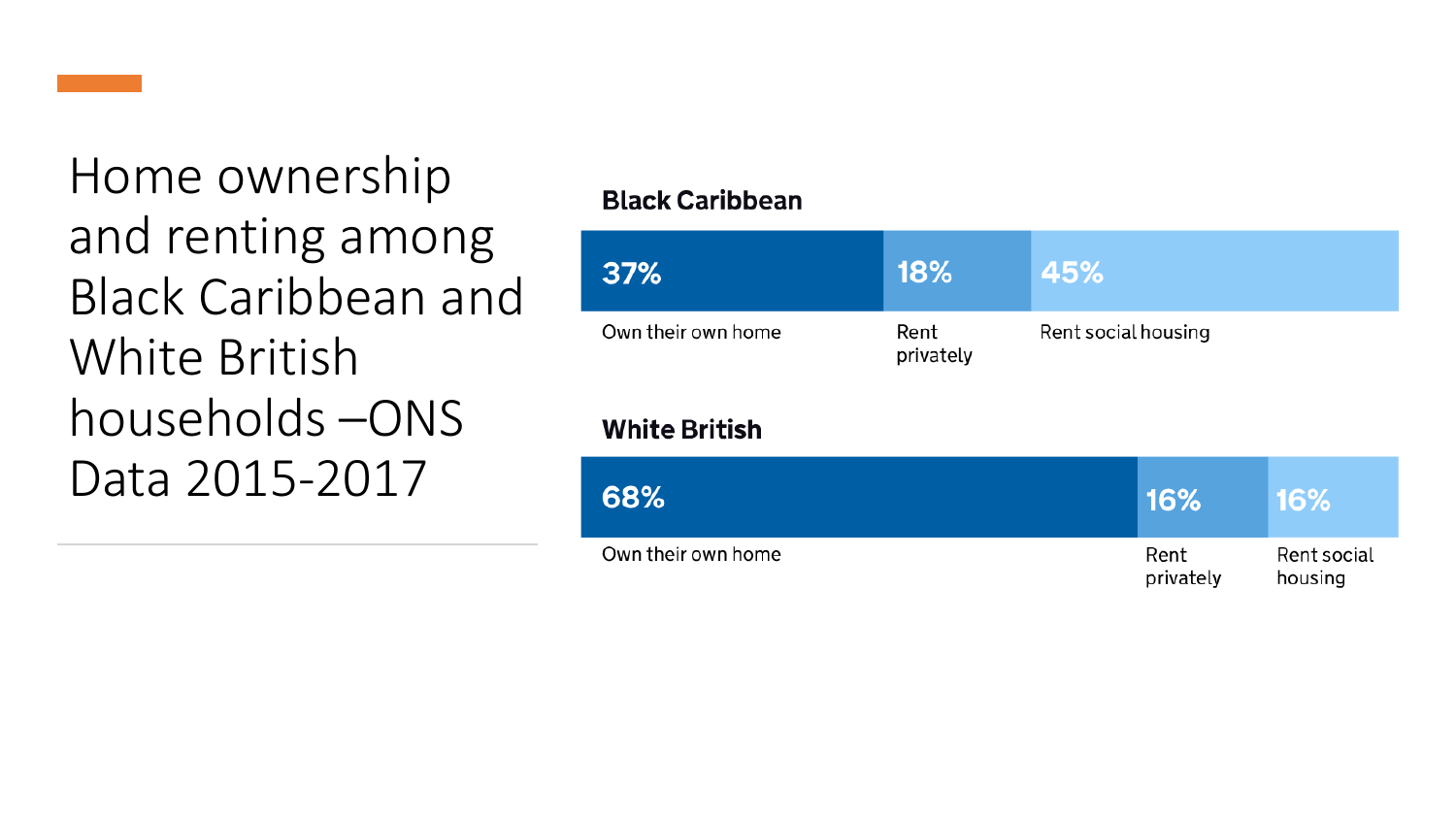### **Occupation** Data

- Twenty-eight percent of African ethnic groups were employed in the health and social work industry which rose to 41% among African people aged 50-60 years old. https://www.scotlandscensus.gov.uk/census-results/at-a-glance/labour-market/
- Historically minoritized populations have been more likely to experience unemployment than their white counterparts.
	- March 2015, 5% white people and 13 % of Black people and 9% Asian people who were working age were unemployed.

https://irr.org.uk/research/statistics/poverty/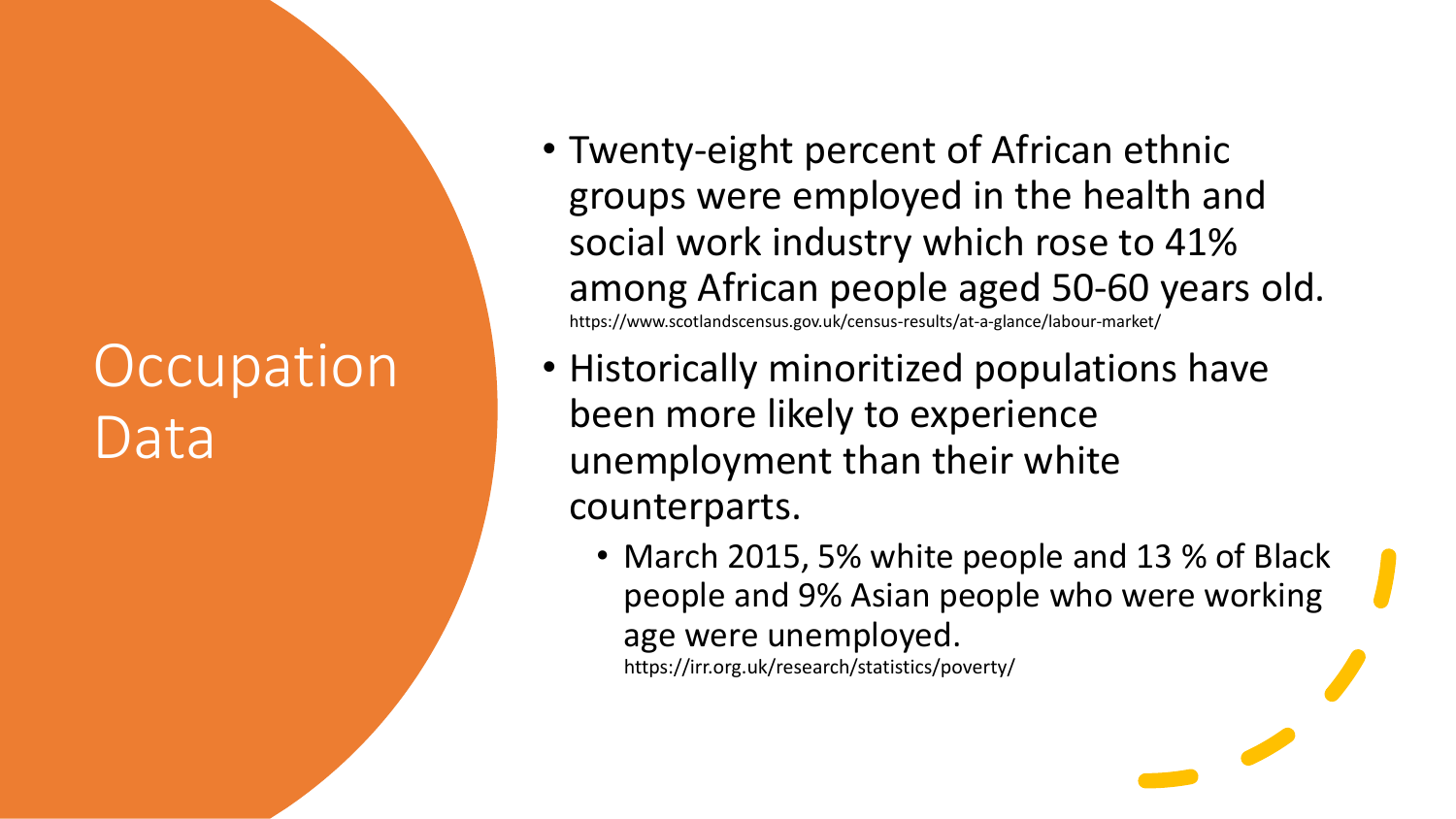# Health **Disparities**

- According to the Scottish Diabetes Survey 2019, Type 2 diabetes is more common and presents at an earlier age in South Asian populations compared with white ethnic groups.
- ONS data shows that 73.6% of Black adults were overweight or obese, which was the highest percentage of all ethnic groups.
- Between 2016-2017 the percentage of new cancer diagnoses decreased for all ethnic groups except Black and Other Ethnic populations.
- In England, Black African and Black Caribbean ethnic groups have a higher risk of hypertension than the general population.

https://www.gov.uk/government/publications/health-matterscombating-high-blood-pressure/health-matters-combatinghigh-blood-

pressure#:~:text=Ethnicity,groups%20is%20not%20always%20 apparent.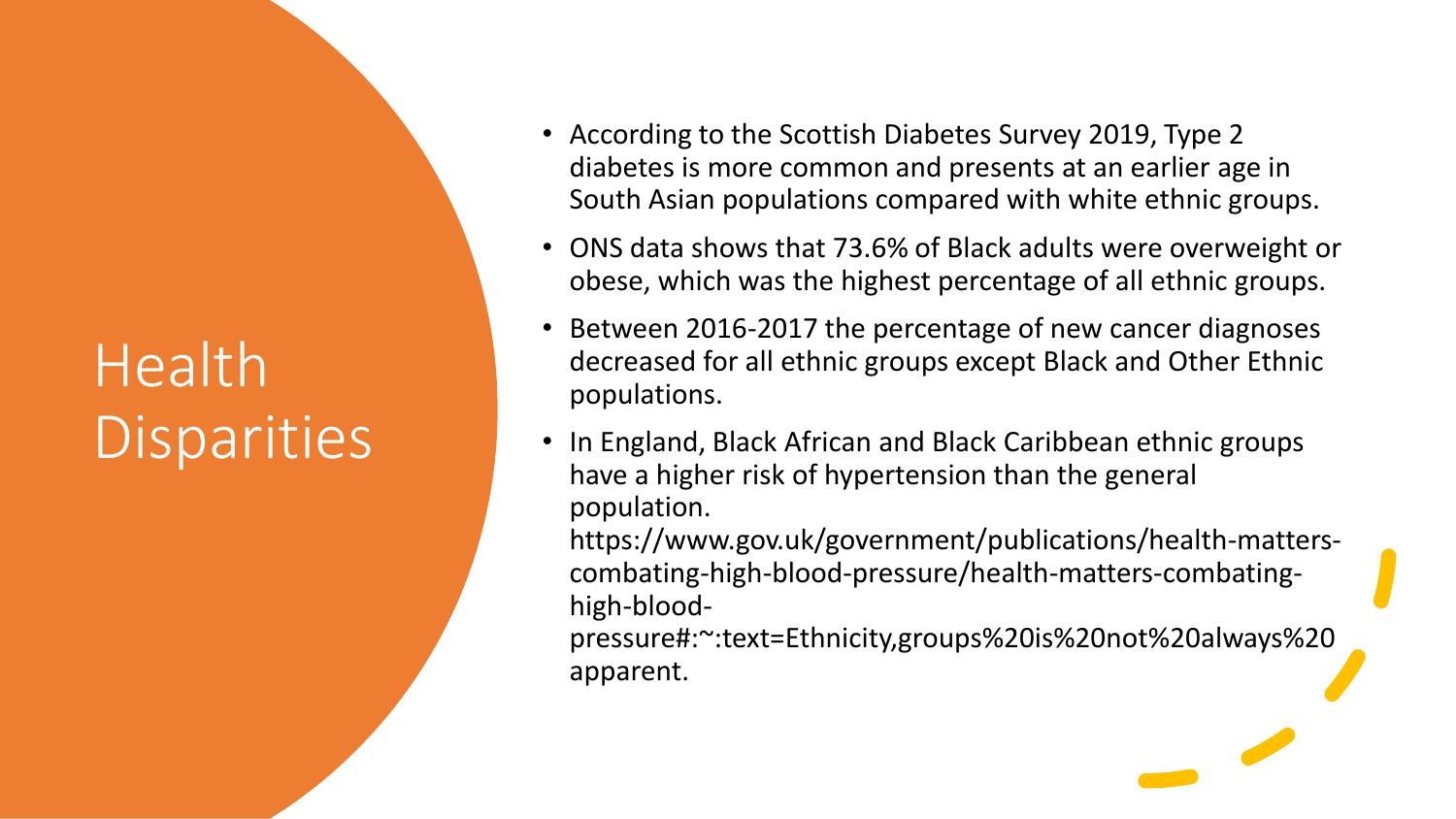## UK Racial Inequalities

Housing: Black African (20%) and Arab (17%) groups had the lowest rate of home ownership compared to 68% white British populations.

Education: Mixed white and Black Caribbean pupils were nearly 3 times as likely to permanently excluded than their white British pupils.

Unemployment: Black people had the highest unemployment rate of all ethnic groups. (9% compared to 4% of whites)

Policing: Black ethnic groups experienced the highest rates of stop and search out of all ethnic groups.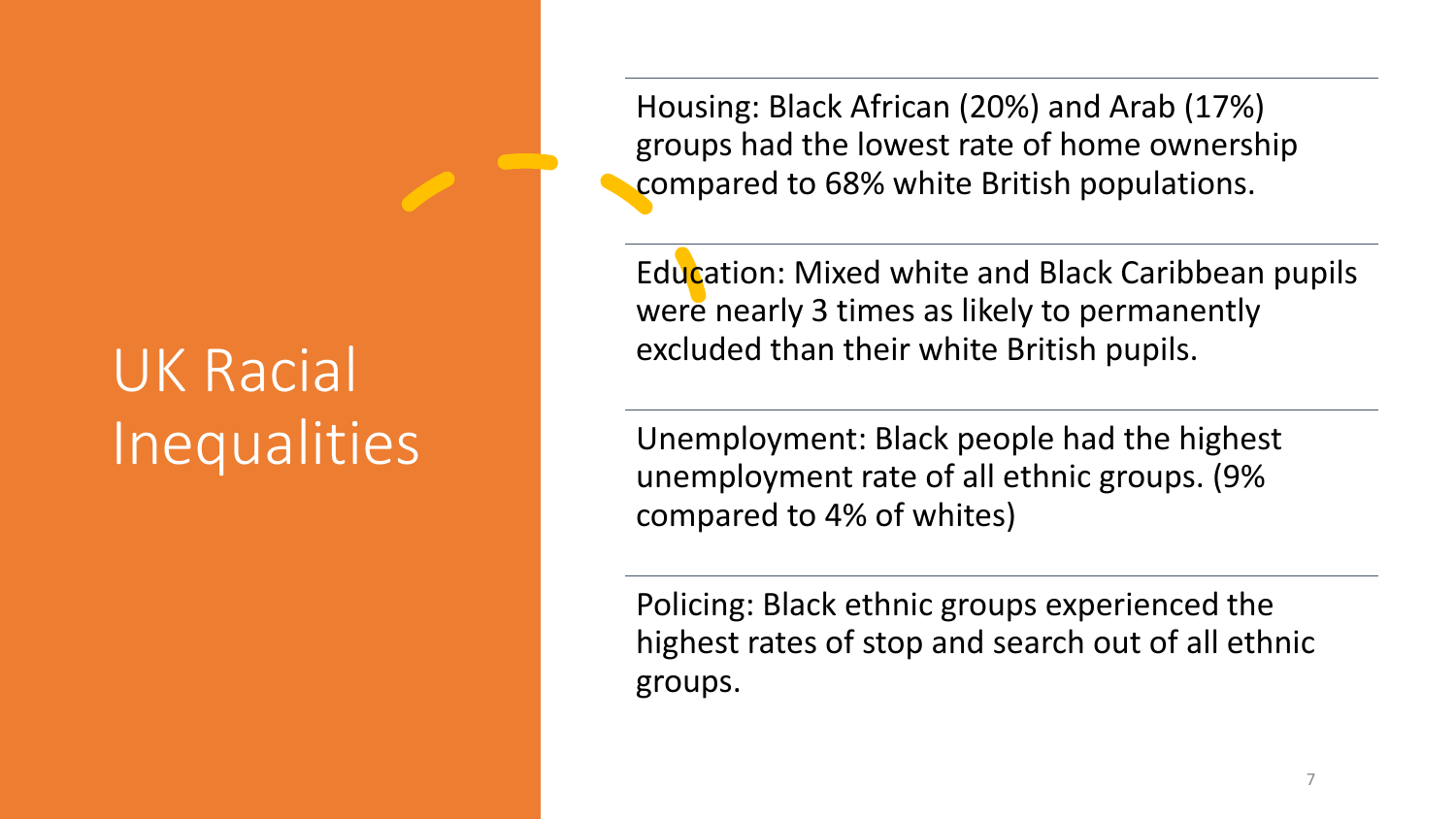#### Impact of Racial Discrimination on Health-Paradies Y. 2013

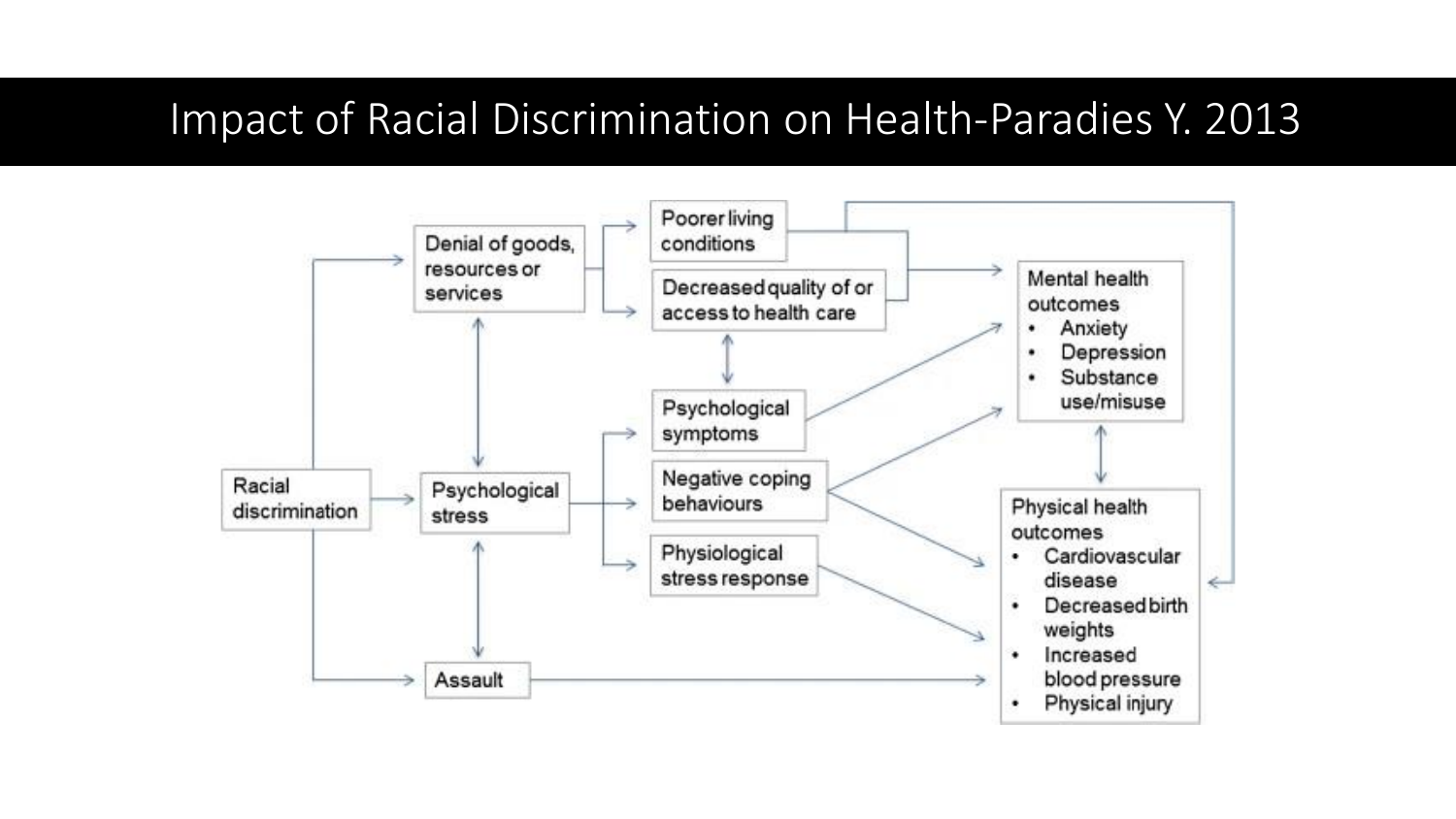

The Impact of Structural Inequalities on Covid-19 Outcomes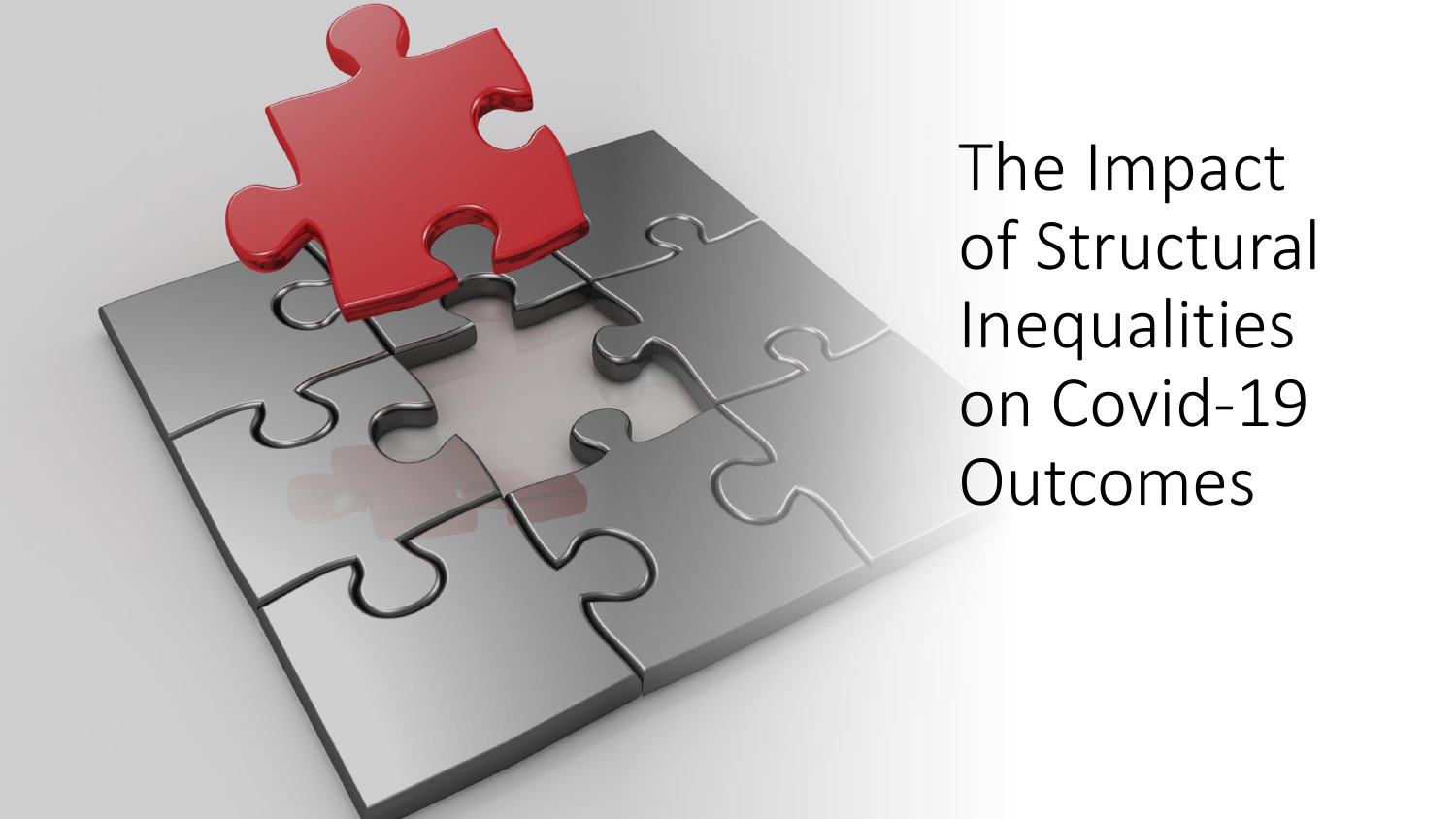#### Age-standardised mortality rates, all deaths and deaths involving the coronavirus (COVID-19), Index of Multiple Deprivation, England, deaths occurring between 1 March and 31 July 2020



Source: Office for National Statistics - Deaths involving COVID-19 by local area and socioeconomic deprivation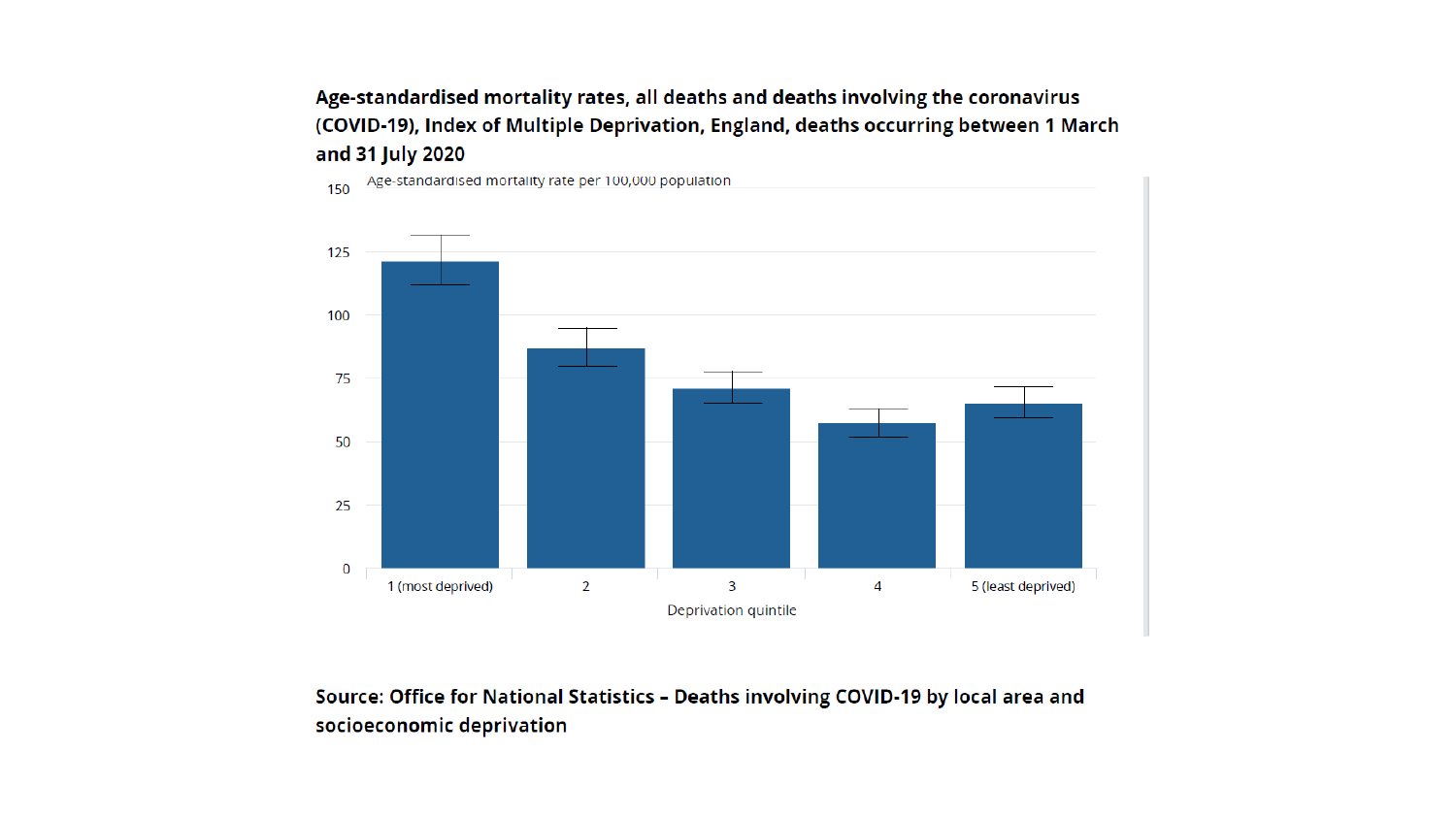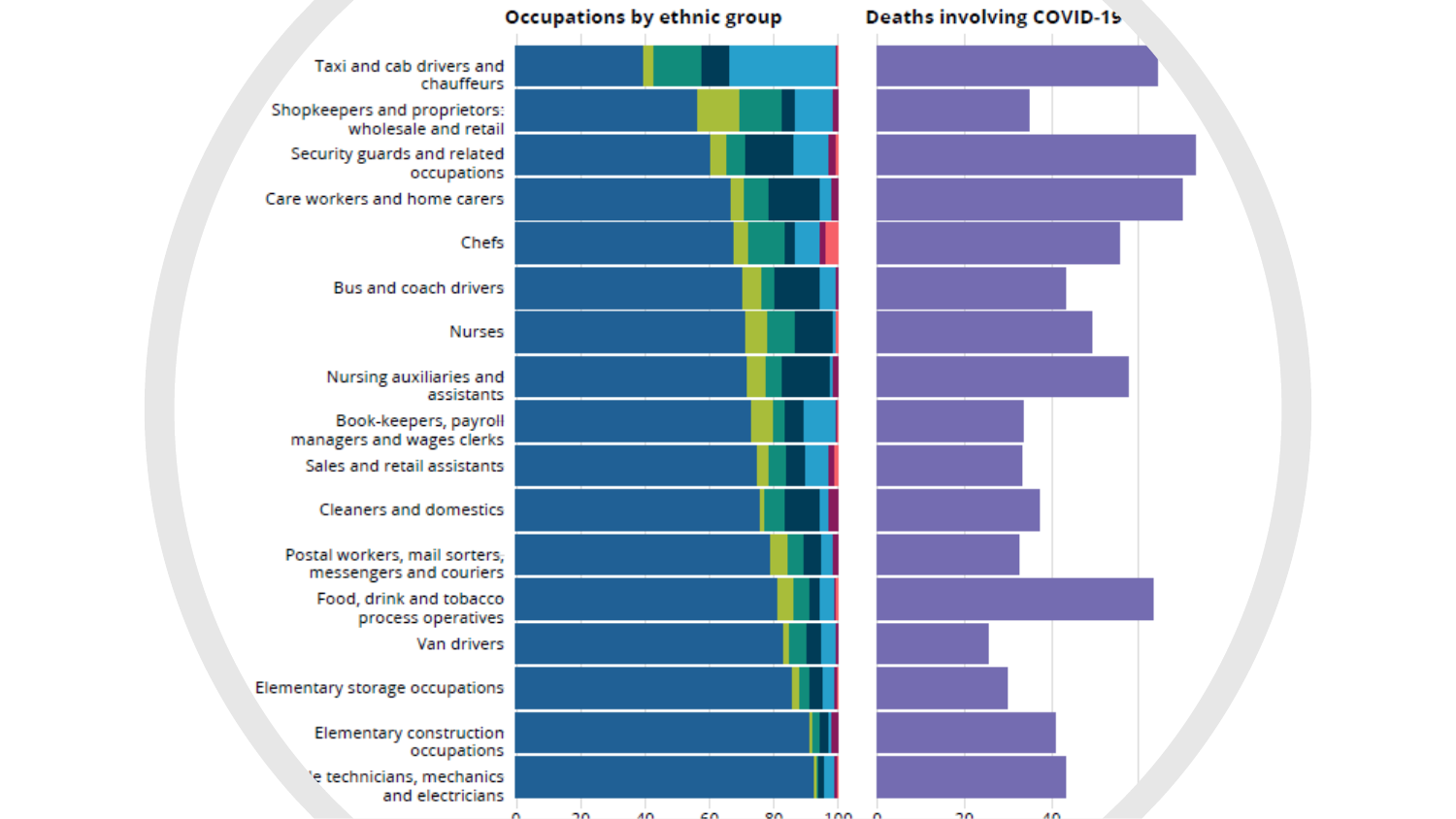## Working In Fear

- UNISON's survey found that Black workers are living and working in fear:
	- more fearful of infection
	- more concerned about PPE access
	- more fearful of onward infection to family
	- less likely to get sick pay
	- more fearful of losing their job
	- more worried about reduced income
	- more concerned about meeting living costs.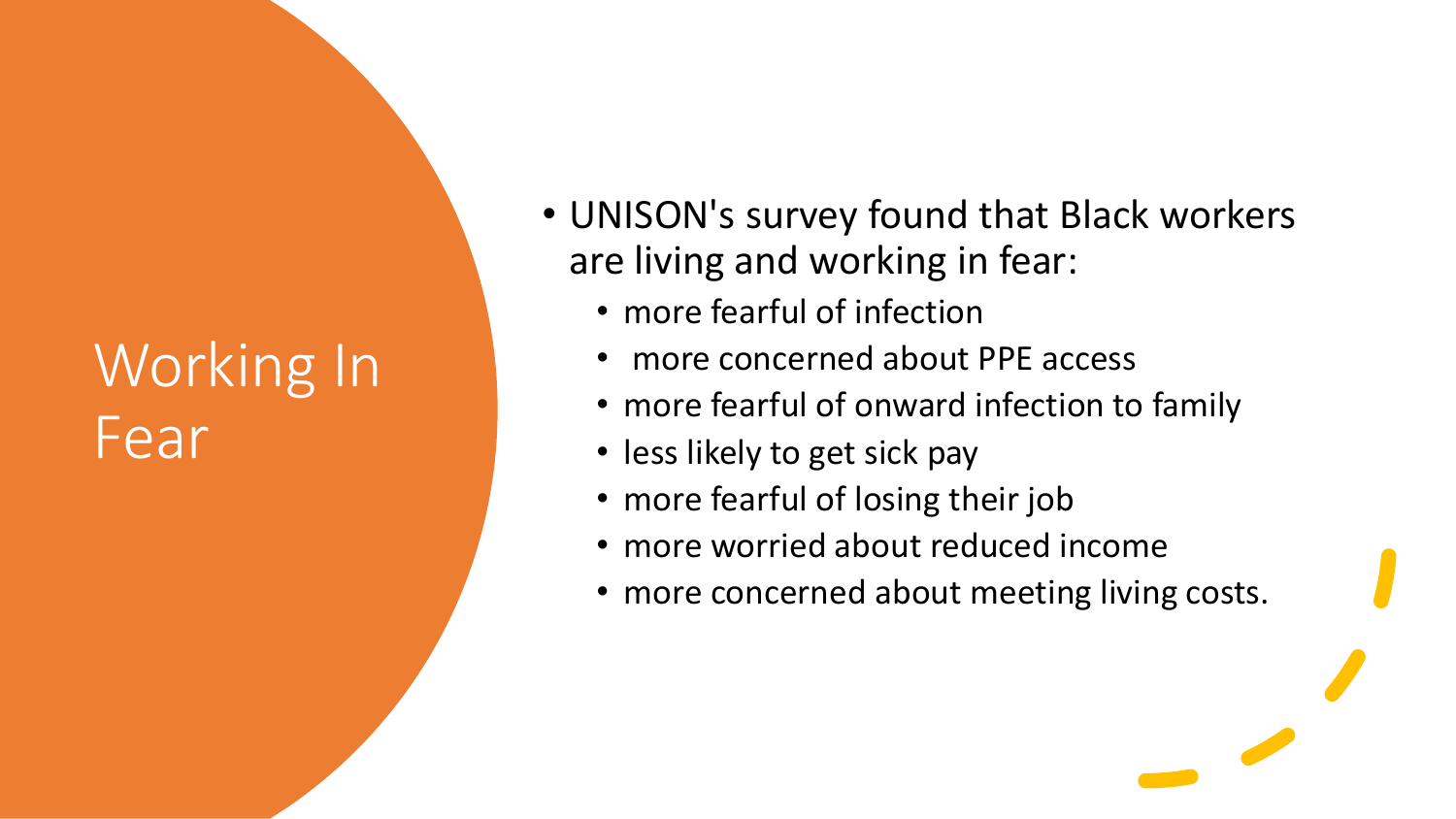Impact of COVID-19 on **Ethnic** Minority Pregnant women

- Black women in the UK are 4 times as likely to die from a pregnancy related complication.
- Knight et al reported that as of the 8th of June, Ethnic Minority women represented 54% of the all-pregnant patients admitted to hospital following a diagnosis of Covid-19 in the U.K despite the fact that only 20% of all pregnant patients in the U.K. are from Ethnic Minority communities at any given time.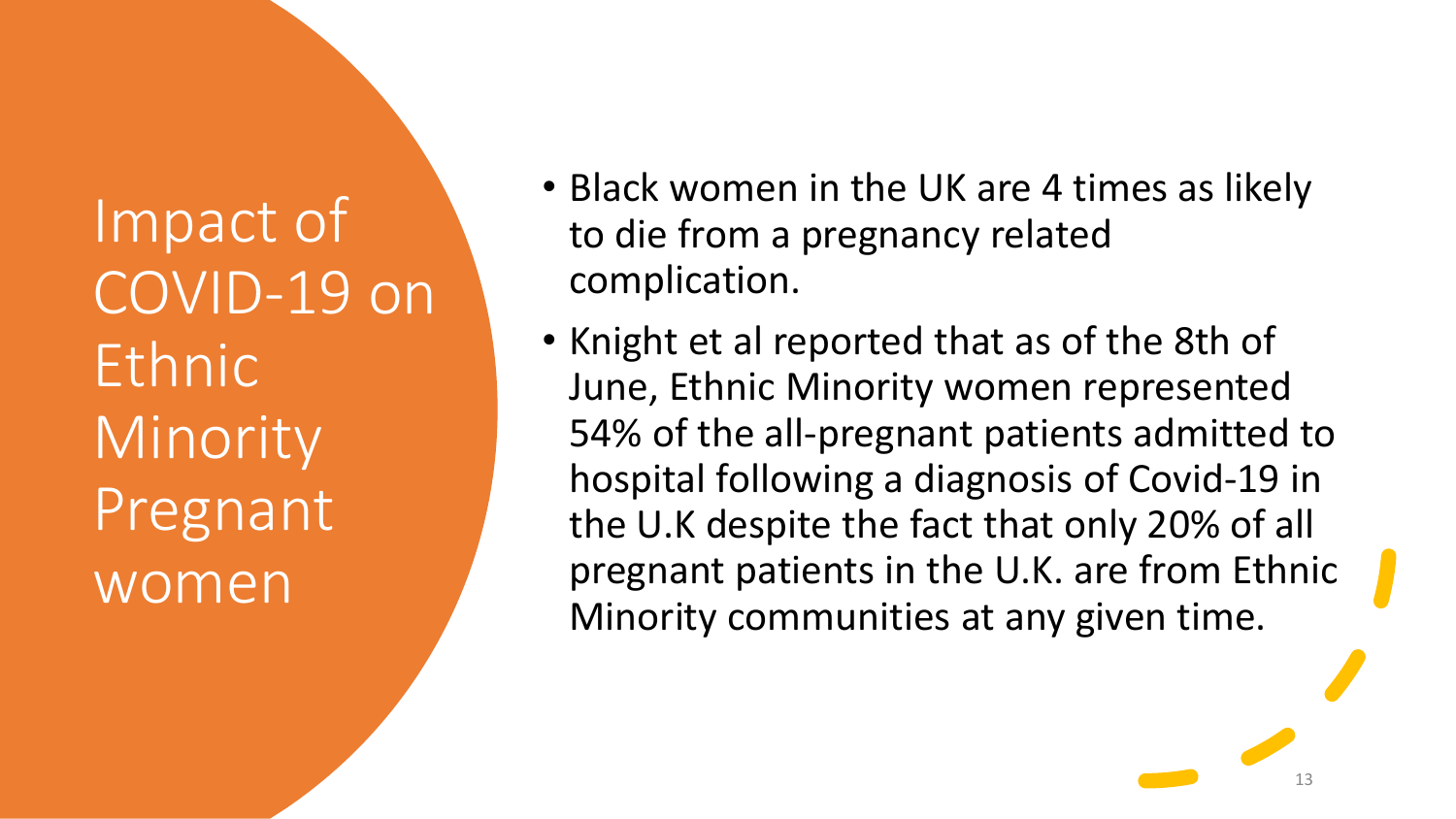

• Institutional,

*…and when they've asked, they have refused to stitch it back again, and they just told them to take…keep taking painkillers, because they were in huge pain. And my friend, I have seen she couldn't sit…*

• Personally mediated,

*"like if I had a really bad experience with my first one, maybe I would have thought the same and maybe I would have delivered in India or something."*

• Internalised

*"oh, it's nothing that serious, but at the same time, there was white women who were having the same issue, but being taken more seriously"*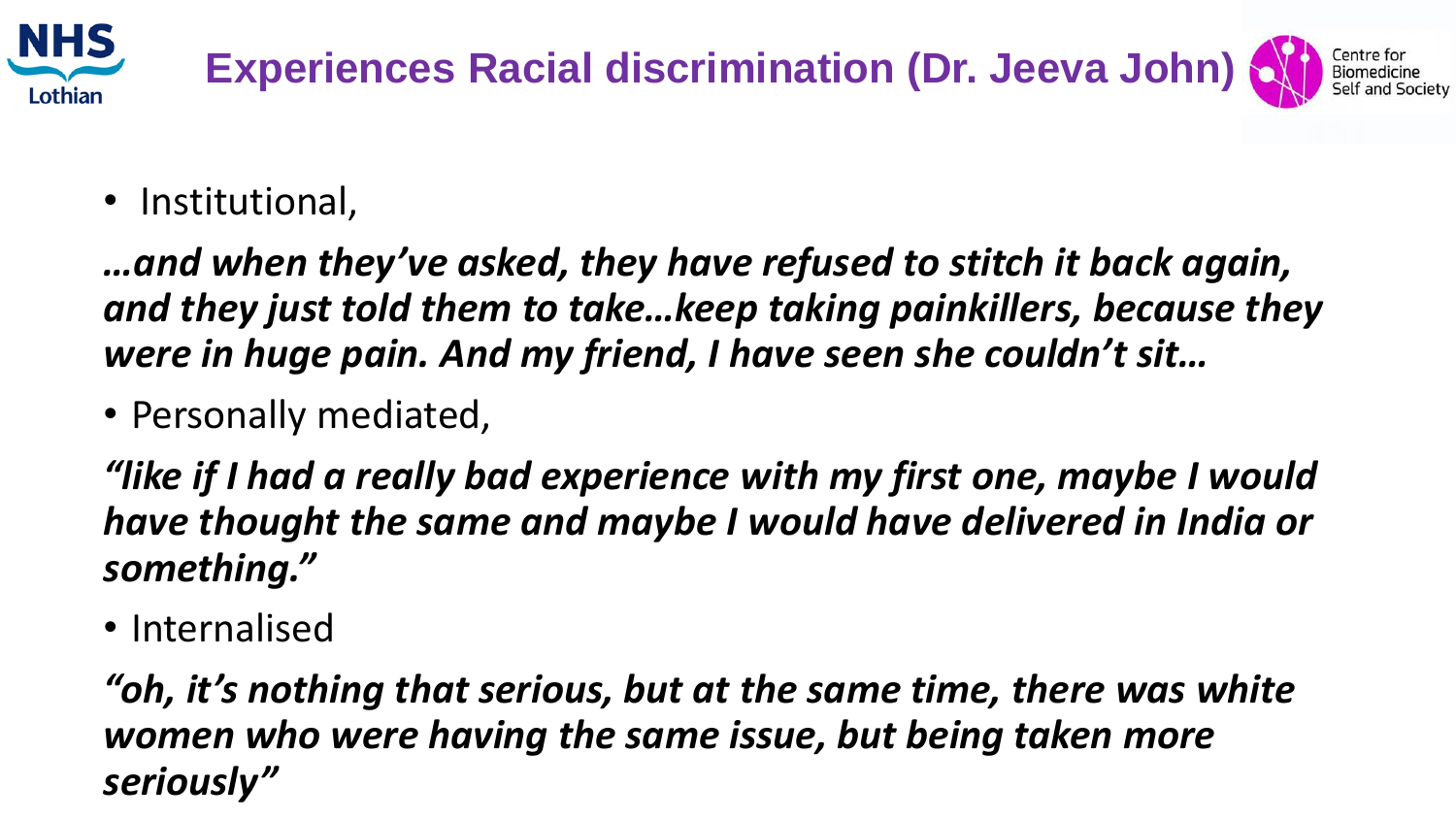Impact on Ethnic Minorities

- Public Health England (PHE) newly published research, minoritized people were significantly more likely (13%) to report having had their hours reduced compared with those from a nationally representative sample (9%).
- They are also nearly twice as likely to report having lost their job (7% compared with 4% nationally from May and 3% from June). Source: https://www.personneltoday.com/hr/covid-19-joblosses-disproportionately-hit-ethnic-minorities/
- Ethnic Minority families were least likely to have access to green spaces during lockdown. (42% in England)
- Ethnic Minorities experience higher rates of food insecurity during lockdown.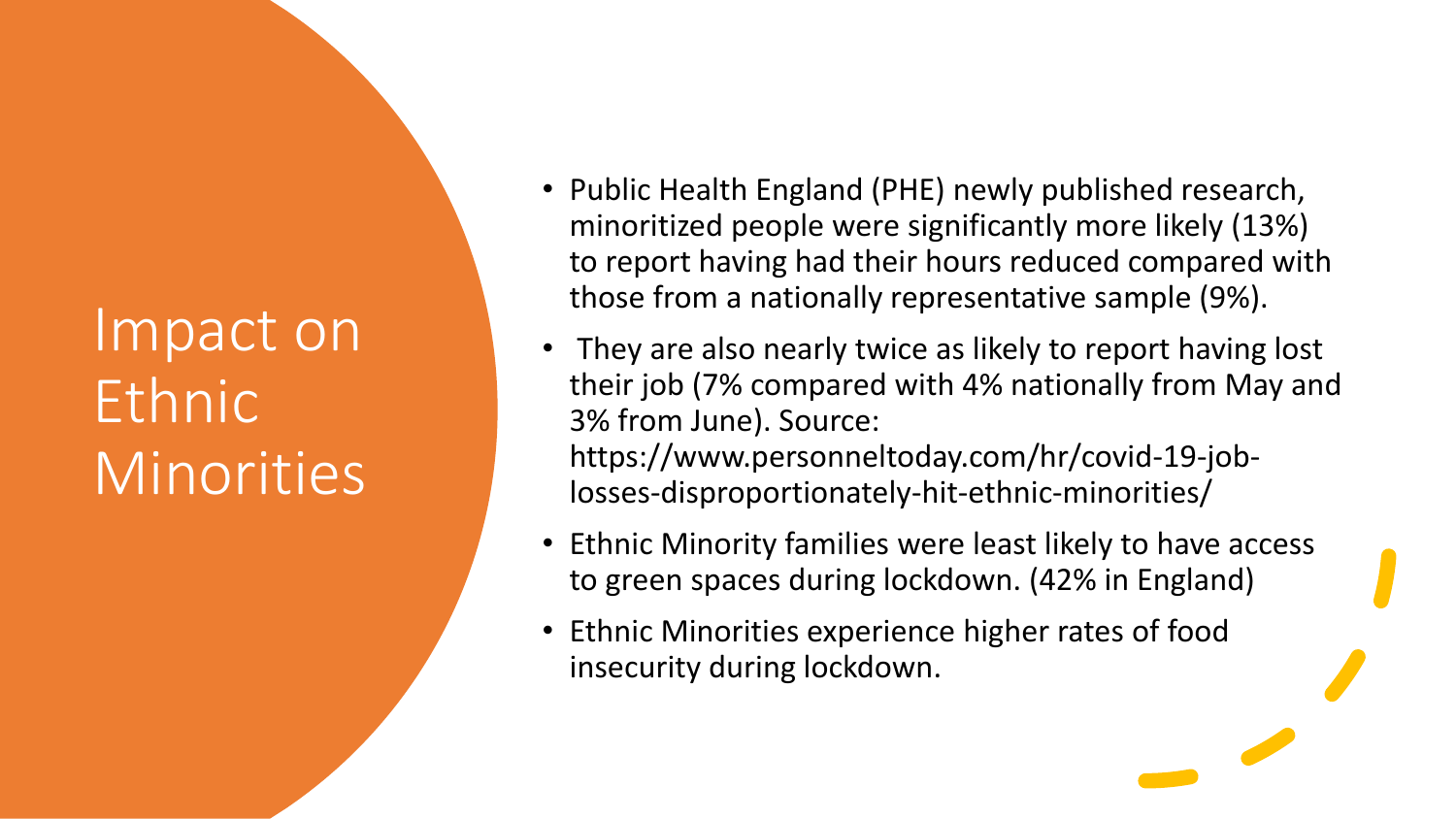#### Vaccine uptake among the African community is lower in every age group



 $B$  $B$  $C$